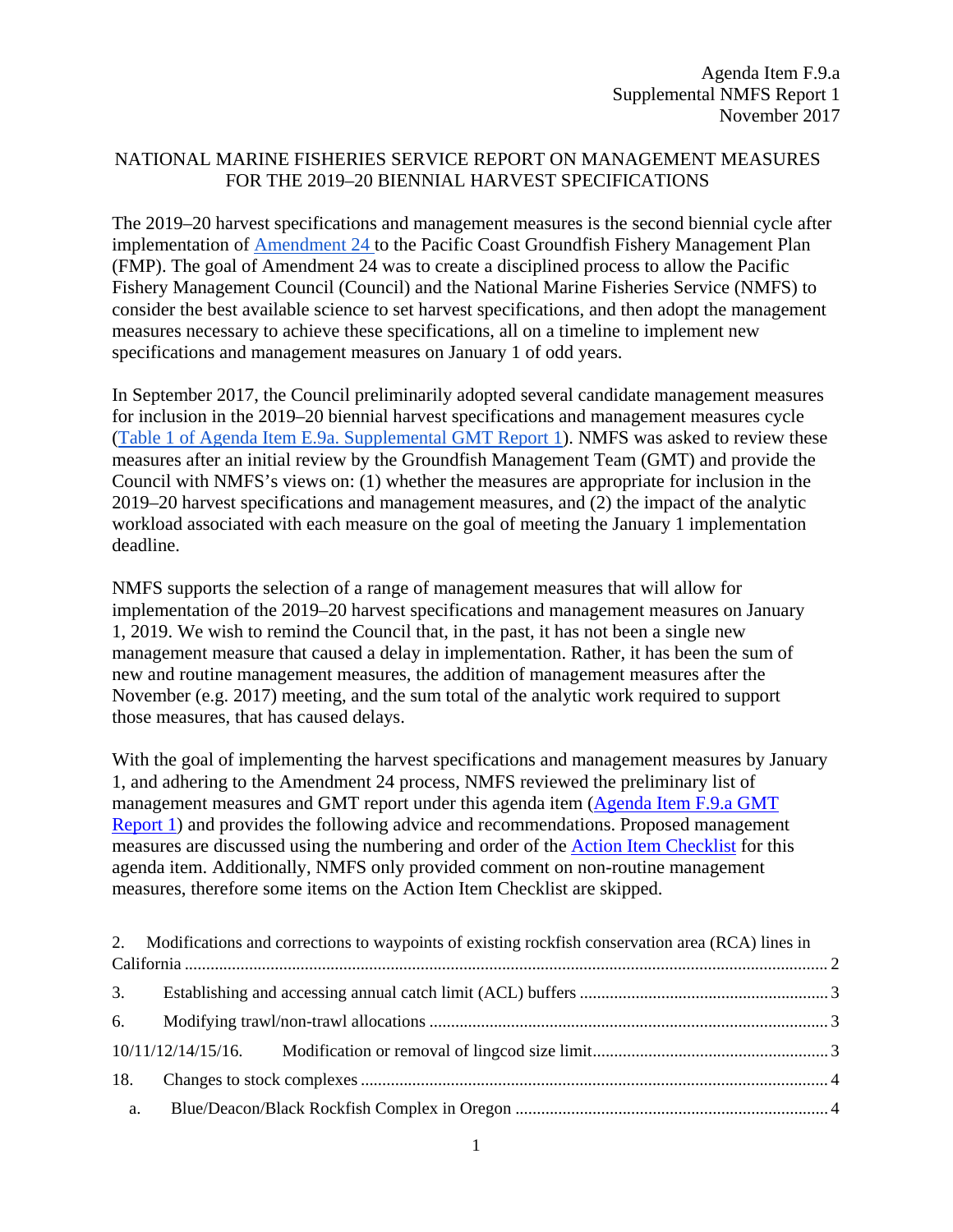| b.         |                                                                                                                   |
|------------|-------------------------------------------------------------------------------------------------------------------|
| 19.        |                                                                                                                   |
| 20.        |                                                                                                                   |
| 21.        |                                                                                                                   |
| 22.        | Multi-year catch policy for determining overfishing and adjusting management measures  8                          |
| 23.        | U.S. Fish and Wildlife Service (USFWS) Endangered Species Act (ESA) mitigation measures  9                        |
| 24.        |                                                                                                                   |
| 25.        |                                                                                                                   |
| 26.        | Establish biennial set-asides for whiting bycatch in research and incidental open access 10                       |
| 27.        | Remove the FMP formula for establishing the darkblotched and POP at-sea set-asides for                            |
| 29.        | Lingcod and sablefish discard mortality rates (DMRs) applied to IFQ quota pounds (QP) 11                          |
| 30.        |                                                                                                                   |
| 31.        |                                                                                                                   |
| 32 and 33. | Eliminate or modify depth restrictions in the directed Pacific halibut fishery off of Oregon<br>and California 13 |
|            |                                                                                                                   |

# <span id="page-1-0"></span>2. Modifications and corrections to waypoints of existing rockfish conservation area (RCA) lines in California

*Summary:* Changes to RCA boundary line waypoints to correct omissions and/or modify RCA lines to more closely approximate depth contours will be explored by the California Department of Fish and Wildlife (CDFW). There have been multiple places where the coordinates could be re-specified to better approximate the specified RCA depth line to more closely align with the intended depth contour. CDFW staff will work with Law Enforcement officers to provide corrections, if these corrections are necessary.

*GMT*: The GMT stated that the anticipated workload for this item is medium, unless any of the proposed changes open up new areas that haven't been open previously. The GMT also noted that typically, all three states consider proposed RCA boundary corrections as needed; however, none have been identified at this time for Washington or Oregon. If other coordinates are identified which better approximate the relevant depths during the overwinter analysis, those will be brought forward in March or April. Analyses by GIS will be conducted to determine if the existing RCA waypoints reasonably approximate the correct depth contour.

*NMFS:* NMFS agrees with the GMT's assessment of the workload and support analysis of this measure as part of the 2019–20 harvest specifications process.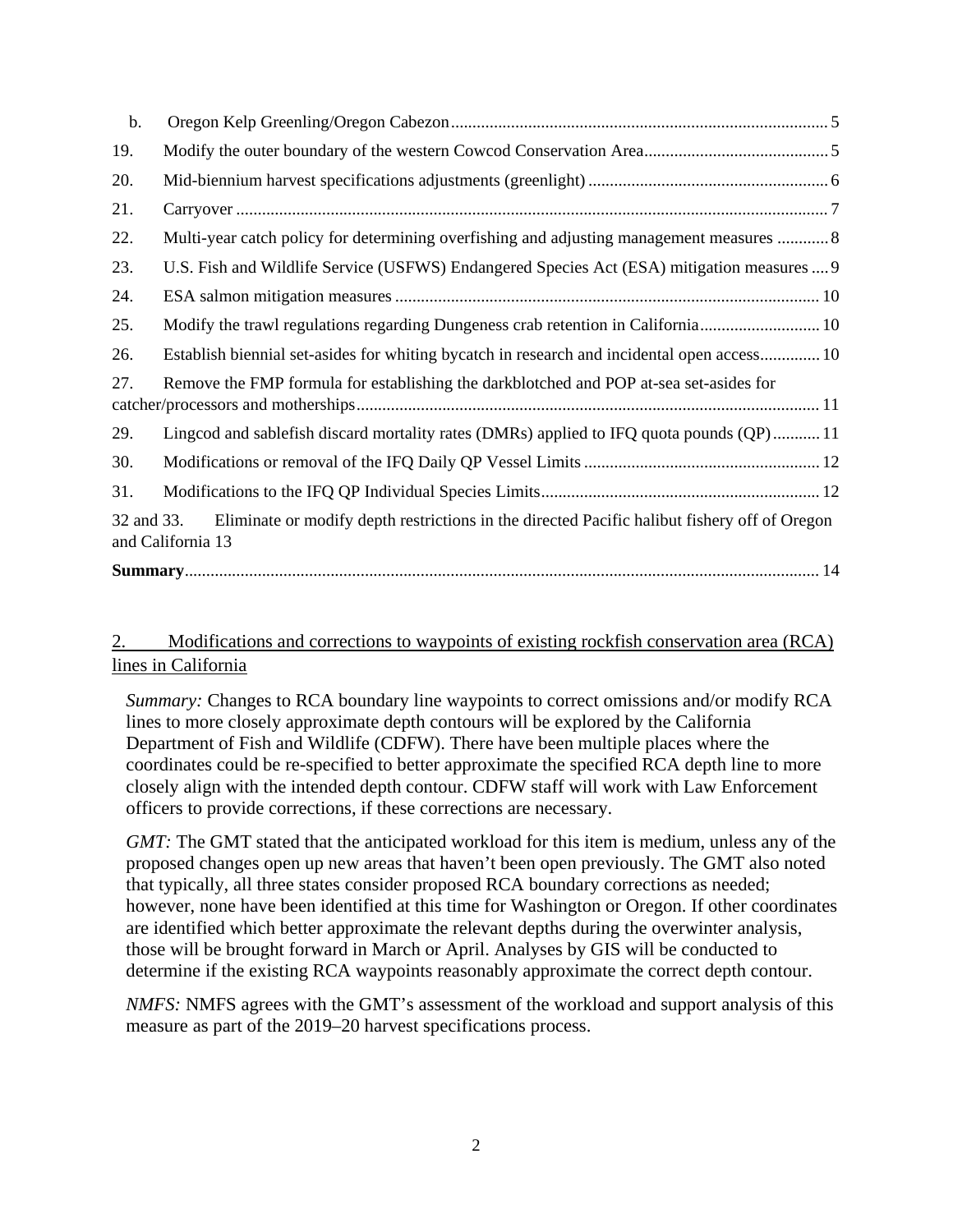### <span id="page-2-0"></span>3. Establishing and accessing annual catch limit (ACL) buffers

*Summary:* In the 2017–18 biennium, the Council adopted a new category of off-the-top deductions, or "buffers," for unforeseen catch events for darkblotched rockfish, canary rockfish, and Pacific ocean perch (POP). However, at the time, "unforeseen catch event" was not defined in regulation. This management measure would establish more specific criteria for releasing ACL buffers.

*GMT*: The GMT recommends the Council consider establishing a buffer for yelloweye rockfish and darkblotched rockfish for the 2019–20 biennial cycle. The GMT believes that there is a low analytical workload in analyzing the impacts of establishing criteria for creation and release of the buffer, but notes that there will be a high workload in terms of Council discussion, advisory body time, and NMFS rulemaking if and when the buffer is released inseason.

*NMFS:* NMFS agrees with the GMT on its workload assessment. NMFS recommends that the Council lay out specific criteria for when ACL buffers would be released. NMFS agrees that this measure would fit within the workload and scope of the harvest specifications, however, reminds the Council that this measure would add additional inseason workload for NMFS that may need to be balanced alongside other priorities.

### <span id="page-2-1"></span>6. Modifying trawl/non-trawl allocations

*Summary:* This management measure would analyze changes to the allocations between the trawl and non-trawl sectors for several species that are not allocated under Amendment 21, including cowcod, bocaccio, yelloweye, canary, big skate, longnose skate, and shelf rockfish North and South.

*GMT*: The GMT believes the workload for this issue depends on the species and the range of allocation options.

*NMFS:* NMFS supports analysis of this management measure in the harvest specifications package. This management measure will need a discussion of fairness and equity for allocation changes between sectors. Additionally, modifications to the trawl/non-trawl allocations may result in higher attainment of the ACL, which should be a consideration included in the analysis of biological impacts.

# <span id="page-2-2"></span>10/11/12/14/15/16. Modification or removal of lingcod size limit

*Summary:* Minimum lingcod length limits were implemented in the 1990s to minimize harvest of immature lingcod while maintaining the reproductive potential of the stock. The minimum lingcod length limit in the shorebased IFQ fishery and the limited entry and open access fixed gear fisheries (except pink shrimp) vary north and south of 42° N. latitude and are 22 and 24 inches, respectively. Recreational lingcod length limits vary by state and region. In Washington, there is no lingcod size limit whereas the limit is 22 inches in Oregon, and California.

In November 2011, the Council requested analysis for removing or reducing the lingcod size limits to 20 inches in the shorebased IFQ fishery because all catch in the IFQ fishery counts against quota and lingcod less than 24 inches length are considered marketable. In June 2012, the Council recommended maintaining the minimum lingcod length limit in the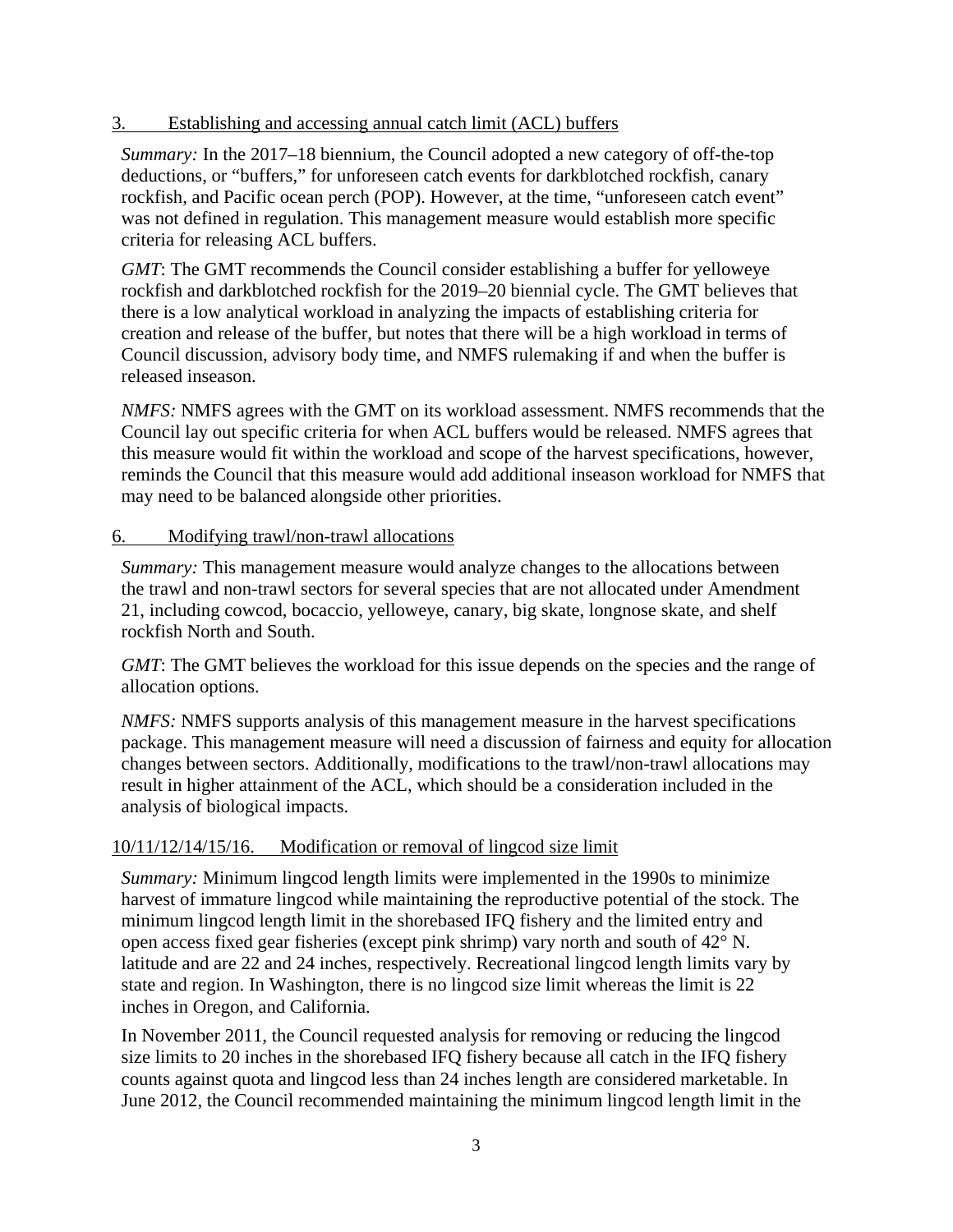shorebased IFQ fishery for the start of the biennium in response to concerns expressed by the Council's Enforcement Consultants about differential length limits between sectors [\(Agenda Item D.5.b, Supplemental EC Report\)](http://www.pcouncil.org/wp-content/uploads/D5b_SUP_EC_JUN2012BB.pdf). The Council requested additional analysis for removing and reducing the minimum lingcod length limits for all sectors (commercial and recreational) to address the Enforcement Consultants' concerns.

*GMT*: The GMT believes this item would have a medium workload depending on the scope of what sectors and gear types are included. The GMT also noted that it would be prudent for the Groundfish Advisory Panel to provide input regarding this proposed management measure and lingcod discard mortality rates (DMR) together, since the two are connected and one may be preferable to the other. For example, if there are limited markets for undersized lingcod, these fish will continue to be discarded, so it could be preferable to have "survival credits" (i.e., lesser DMRs). However, if there is a market for undersized lingcod, then it could be preferable to remove, or reduce, the minimum size limit.

*NMFS:* NMFS agrees with the GMT on workload and notes that the potential impacts to the population dynamics from a removal of a long-standing size limit should be analyzed by stock assessment authors. NMFS also agrees that the analysis should look at the interaction between this agenda item and changes to the lingcod DMRs, as well as changes to the minimum mesh size requirements which were recommended for removal under the trawl gear change rulemaking package.

### <span id="page-3-1"></span><span id="page-3-0"></span>18. Changes to stock complexes

# *a. Blue/Deacon/Black Rockfish Complex in Oregon*

*Summary:* At the September 2017 meeting, the Oregon Department of Fish and Wildlife (ODFW) proposed that Oregon blue and deacon rockfish be removed from the Nearshore Rockfish North Complex and instead either grouped alone or with Oregon black rockfish to create a new rockfish complex. ODFW proposed this modification due to concerns that blue and deacon rockfish are midwater species, whereas the majority of the Nearshore complex are more benthic-associated stocks.

*GMT*: The GMT does not expect further consideration of the Oregon nearshore complex alternatives to entail much additional work for the GMT since the impacts analysis to the ACLs, and to the other states, have already been completed. Note that none of these stocks are formally allocated in the FMP, which should result in a relatively simple process for change. The broader rationale for the proposals include: (1) better grouping stocks to meet the NS1 and FMP (Section 4.7.3) criteria for stock complexes; (2) reducing management complexity; and (3) providing for greater management flexibility [\(Agenda Item E.9.a, Supplemental](https://www.pcouncil.org/wp-content/uploads/2017/09/E9a_Sup_ODFW_Rpt1_SEPT2017BB.pdf)  [ODFW Report 1, September 2017\).](https://www.pcouncil.org/wp-content/uploads/2017/09/E9a_Sup_ODFW_Rpt1_SEPT2017BB.pdf)

*NMFS:* NMFS supports analysis of this management measure in the harvest specifications package. In general, NMFS supports better tracking and accountability for individual species and their overfishing limit (OFL) or OFL contribution, which may be accomplished by removing them from a larger stock complex. NMFS notes that if black rockfish is considered for inclusion in the complex, appropriate sideboards will need to be included to prevent harvest in excess of its OFL contribution.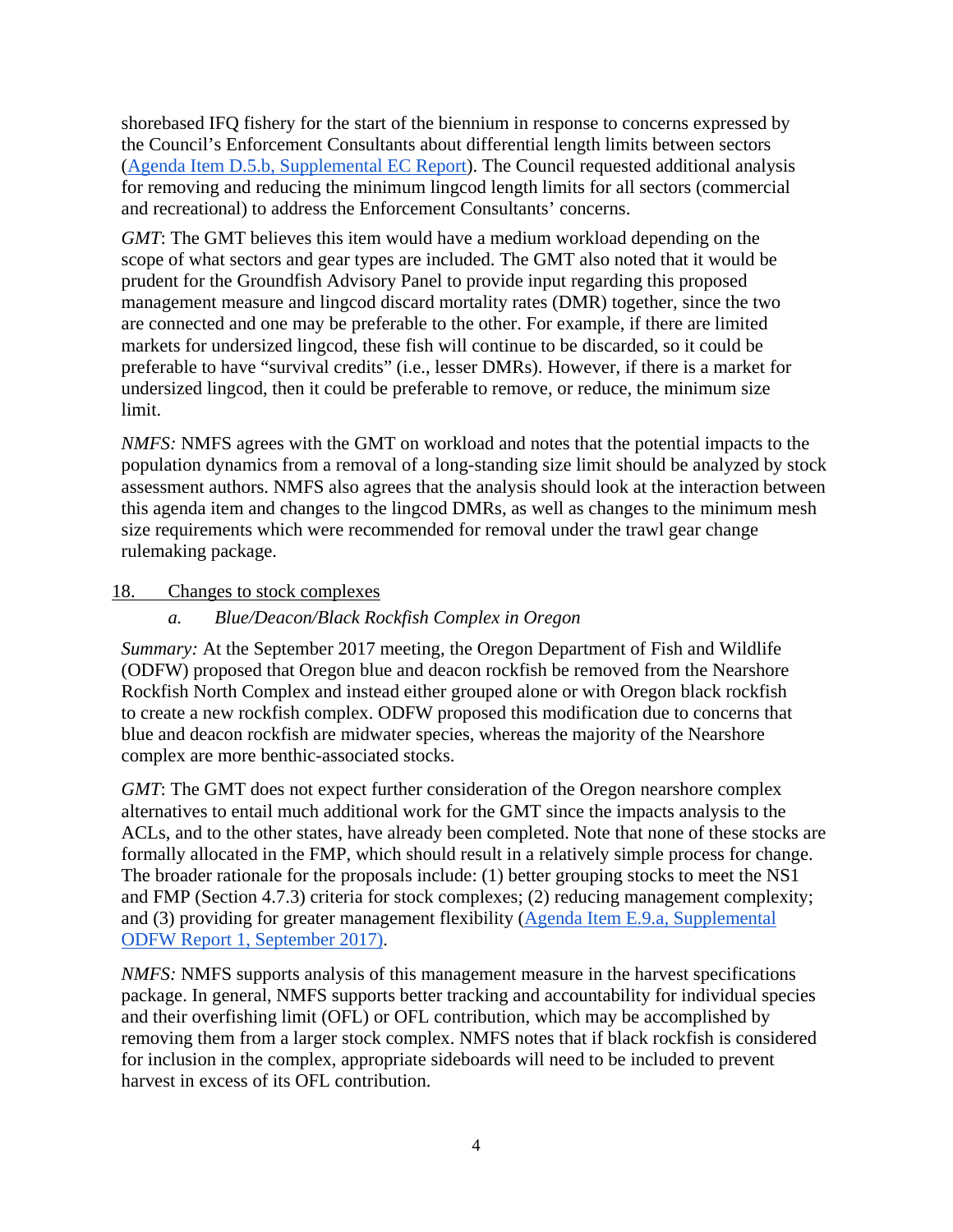# *b. Oregon Kelp Greenling/Oregon Cabezon*

<span id="page-4-0"></span>*Summary:* At the September 2017 meeting, ODFW proposed creating a new stock complex consisting of Oregon kelp greenling and Oregon cabezon. Oregon kelp greenling is currently managed under the 'Other Fish' complex.

## *GMT*: See above

*NMFS:* NMFS supports analysis of this management measure in the harvest specifications package. As a component of this measure, NMFS recommends specific sideboards to prevent harvest of cabezon in excess of its OFL contribution within any new stock complex. In 2017, Oregon exceeded their state harvest guideline limit for cabezon [\(see Agenda Item E.10a](http://www.pcouncil.org/wp-content/uploads/2017/09/E10a_Sup_REVISED_ODFW_Rpt1_SEPT2017BB.pdf)  [ODFW supplemental report\)](http://www.pcouncil.org/wp-content/uploads/2017/09/E10a_Sup_REVISED_ODFW_Rpt1_SEPT2017BB.pdf), therefore NMFS would be concerned that creating a new stock complex would potentially mask any stock-specific exceedance of guideline harvest limits.

### <span id="page-4-1"></span>19. Modify the outer boundary of the western Cowcod Conservation Area

*Summary:* Cowcod was declared overfished in 2000. In 2001, as a management measure to reduce catch, Cowcod Conservation Areas (CCA) were implemented in the Southern California Bight where cowcod are abundant and catches were highest. The Western CCA closed an area of 4,200 square miles. Though currently non-trawl commercial and recreational fishing for select species is allowed shoreward of 20 fathoms; there is no fishing allowed in deeper depths. The 2013 stock assessment provided a more optimistic status of the stock than previously thought, and the 2013 rebuilding analysis indicated that the stock is projected to be rebuilt in 2019 under all catch levels previously analyzed.

CDFW expects that modifying the outer boundary of the western CCA would apply to both the commercial and recreational fisheries, and would continue to reduce cowcod impacts while providing increased access to historically important deep-water species. While the change applies to both sectors, CDFW anticipates that only the commercial fishery will operate in these deeper waters, providing greater access to sablefish and thornyheads.

*GMT*: The GMT noted that the workload for this proposed management measure would likely be high. The GMT also stated that it will need to evaluate the impacts of this measure, including those to habitat and target and non-target stocks, including cowcod.

*NMFS:* NMFS agrees with the GMT that the workload for this proposed management measure could be high. NMFS does not necessarily recommend its removal from the list of management measures, but suggests that the Council evaluate the potential benefits of this measure compared to the workload "cost."

For the 2011–12 biennial cycle, NMFS disapproved the Council recommended changes to the CCAs and retention of shelf rockfish because we were unable to conclude that the changes would not result in increased mortality for cowcod and because the impacts to juvenile cowcod were too uncertain. The CCA has functioned as a defacto essential fish habitat (EFH) conservation area, therefore an EFH consultation may be required for this proposed management measure. These factors could lead to a more complex analysis.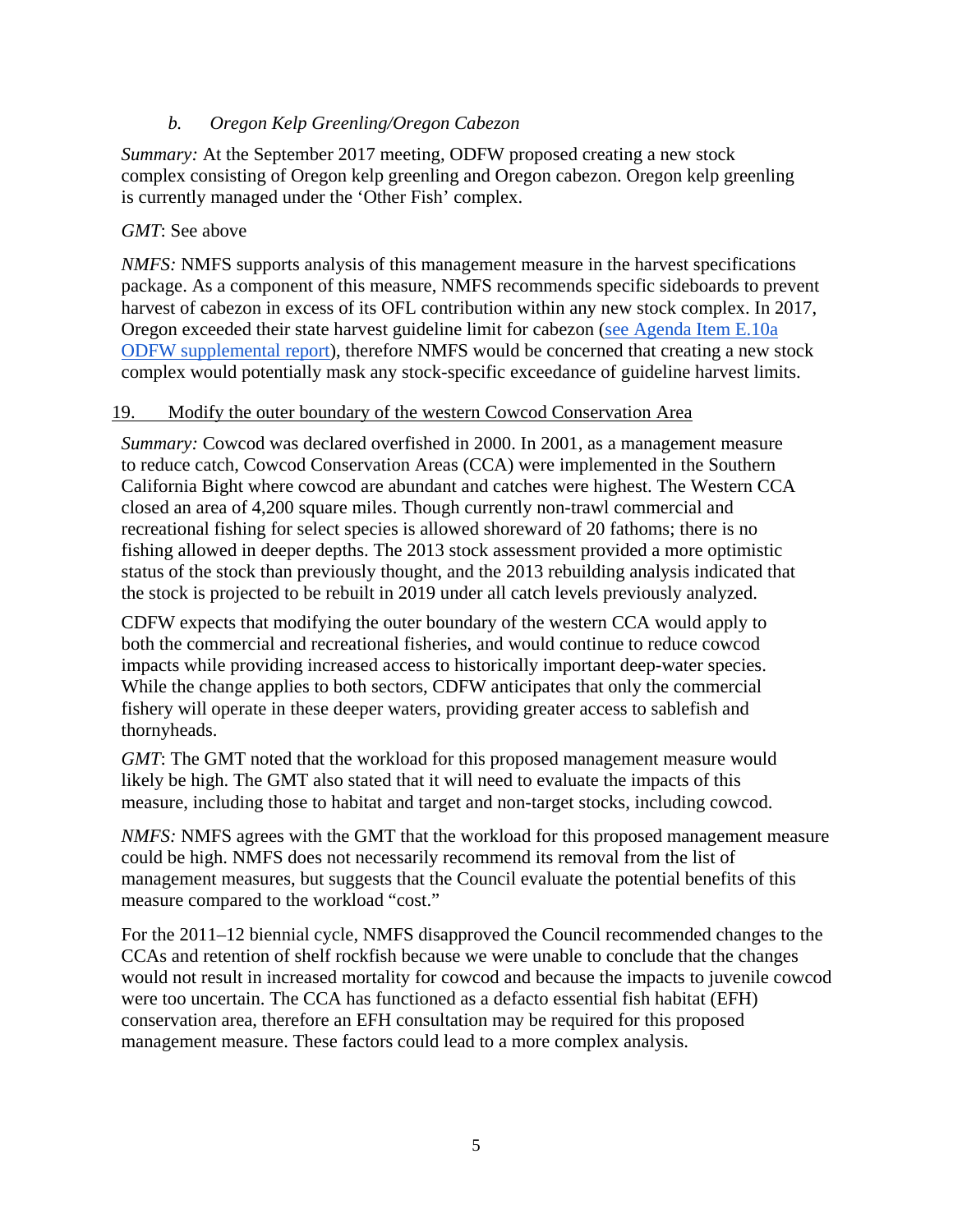#### <span id="page-5-0"></span>20. Mid-biennium harvest specifications adjustments (greenlight)

*Summary:* This item is being considered separately under [Agenda Item F.5.](http://www.pcouncil.org/wp-content/uploads/2017/10/F5__SitSum_GreenLight_NOV2017BB.pdf) There is currently no mechanism in the FMP for modifying harvest specifications when a stock is rebuilt midbiennium. Therefore, this measure would establish a framework in the FMP that allows exploration of mid-biennium harvest specification changes when a stock is declared rebuilt. This management measure may also be used for stocks with a significant improvement in stock status under a new stock assessment, and may not necessarily be limited to rebuilt stocks only. To use the framework for the 2019–20 cycle, or any cycle going forward, projected OFLs, acceptable biological catch (ABC), and ACLs for individual stocks would have to be produced based on the updated stock assessment and impacts analyzed to allow access mid-biennium to increased catch.

*GMT*: The Council is set to take final action on this item under Agenda Item F.5, at this meeting. Pending the outcome of that decision, the GMT will provide comments on the analysis and workload considerations in a supplemental GMT report.

*NMFS:* NMFS has provided a separate report under Agenda Item F.5 for this item. The following is a summary of this report. If this item was included as a management measure under the 2019–20 harvest specifications, NMFS notes that this measure would have two separate components: the creation of the framework through an FMP amendment and the subsequent analysis of any projected OFLs, ABCs, ACLs. Using the framework upon receipt of 2019 stock assessments would require that both components are covered. Additionally, the analysis would need to include consideration of possible management measures for stocks that would have modified harvest specifications mid-biennium.

For 2019–20, NMFS anticipates this measure could be implemented by January 1, depending on the number of other, new management measures. However, one potential hurdle would be that on the current schedule, the proposed plan for what species will have new stock assessments is not decided until March and the final plan is not decided until June. This would delay the analysis for specific stocks in the 2019–20 harvest specifications process until after the bulk of the analytical work is expected to be completed.

NMFS agrees with the GMT expectation that the workload for this measure would be high and notes that work by the stock assessment teams would need to be done to provide forecasted 2019–20 OFLs, ABCs, and ACLs for overfished or depleted species assuming an improved status. If the NEPA analysis for the harvest specifications adequately analyzed a range of increased OFLs, ABCs, ACLs, and management measures for a particular species, then new NEPA analysis would not be required to utilize this policy mid-biennium. However, adding additional projected OFLs, ABCs, ACLs, and management measures for analysis could increase the overall analytical workload for the 2019–20 harvest specifications process, depending on the species.

NMFS does not anticipate that, if limited to a narrow range of species, this measure alone would cause a delay in the 2019–20 harvest specifications and management measures. However, given the complexity of this measure, inclusion of this measure leaves little room for other new management measures.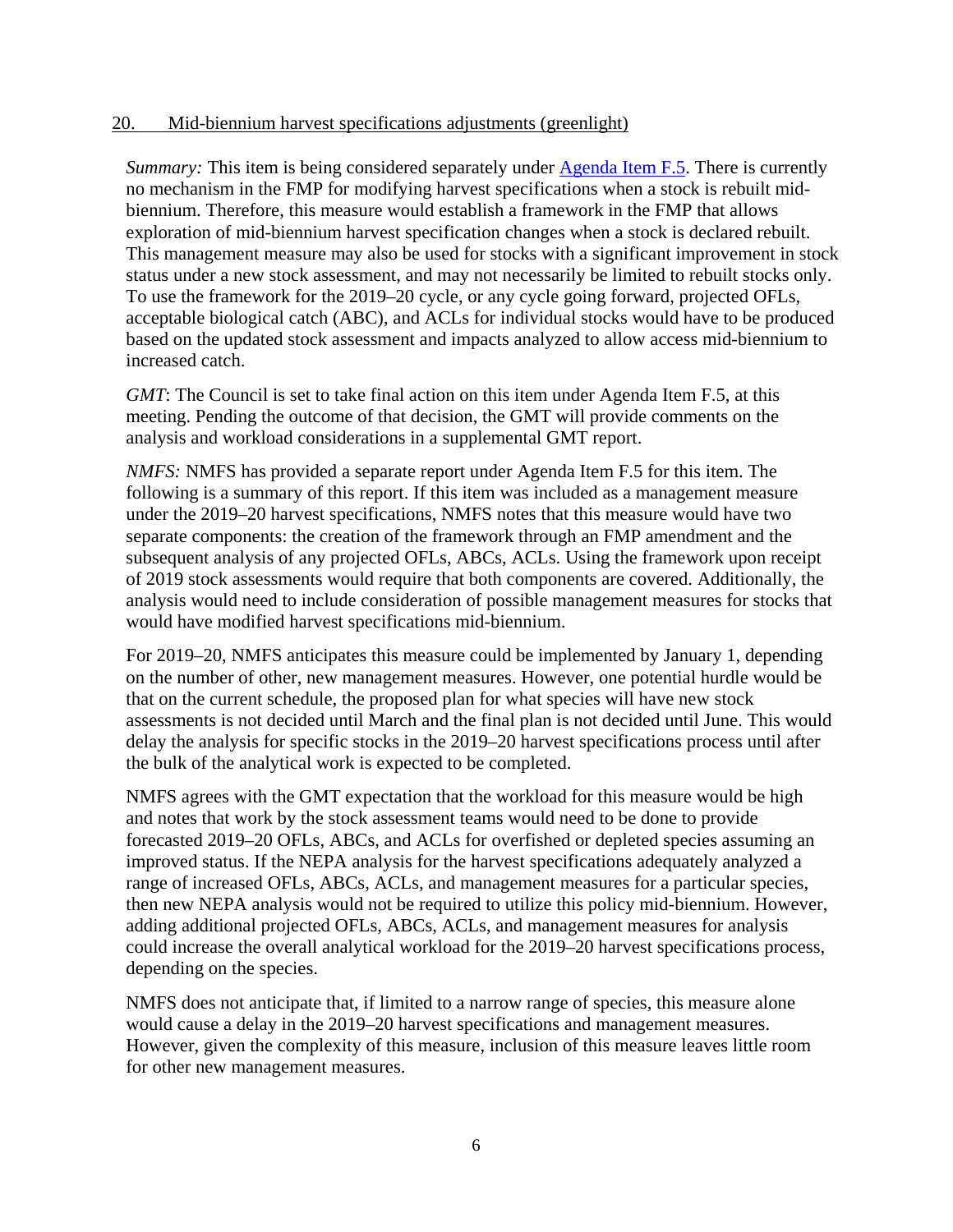#### <span id="page-6-0"></span>21. Carryover

*Summary:* The revised National Standard 1 (NS1) guidelines allow for consideration for two new carryover provisions. Approach 1 would move unharvested allocation from year 1 to year 2 up to the ABC level, where the ACL is set less than the ABC. Approach 2 would recalculate the ABC for year 2 based on unharvested surplus, for stocks where the ABC is set equal to the ACL. In September, the GMT developed a purpose and need for the action and provided examples for the Council's consideration [\(Agenda Item E.5.a,](http://www.pcouncil.org/wp-content/uploads/2017/09/E5a_Sup_GMT_Rpt1_SEPT2017BB.pdf)  [Supplemental GMT Report 1, September 2017\)](http://www.pcouncil.org/wp-content/uploads/2017/09/E5a_Sup_GMT_Rpt1_SEPT2017BB.pdf).

At the September meeting, the Council also forwarded two additional options to consider within this item. The first would change the percentage amount of carryover that could be issued to IFQ vessel accounts from 10 percent to up to 100 percent, for species where ACL is set below the ABC. Under the current policy, NMFS and the GMT annually evaluate the eligibility of each stock for carryover and the harvest of IFQ allocations in relation to the ABC. Whiting and halibut are not eligible for carryover consideration, nor are any species where the ACL is set at the ABC. The second would allow for carryover for at-sea set asides. In this latter action, any unutilized set asides from the at-sea sector in year one would mean less would have to be deducted from the trawl allocation in year two and thus could be made available to the IFQ sector.

*GMT*: Within this proposed management measure, the GMT has identified separate timelines for all three components, each with its own level of analysis: all sector carryover, increasing IFQ Program carryover, and at-sea carryover. After further consideration, the GMT recommended that the all sector carryover, which is the action that would allow carryover of unharvested ACL, not be considered as a part of the 2019–20 harvest specifications process; however, they do recommend considering it on a timeline that would get this action in place for 2020. The GMT noted that there has been no Council action on the selection of a final preferred alternative and therefore, any analysis would likely not be completed until the spring. This does not align with the analysis schedule adopted by the Council in June 2016. The GMT believes this component would have a high workload.

For the second component of this item, increasing IFQ Program carryover, the GMT recommends this item be included in the 2019–20 biennial harvest specifications cycle. The evaluation of the percentage of quota pounds that could be carried over would be based on the risk to the ACL and the ABC, but would be similar to the framework already established. The GMT believes this component would have a low workload.

For the third component of this item, at-sea carryover, the GMT believes that the issue of stranding yield in the at-sea sectors would be better addressed by re-examining the current setaside amounts and process, and recommends this item not be moved forward as part of the 2019–20 biennial process or any follow-on action. Furthermore, the GMT believes there may be greater benefits in prioritizing work on the all sector carryover provisions.

*NMFS:* NMFS agrees with the GMT that the workload for the all sector carryover measure would be high and that this measure may lend itself better to a separate development pathway, rather than being included in the 2019–20 harvest specifications. There are a significant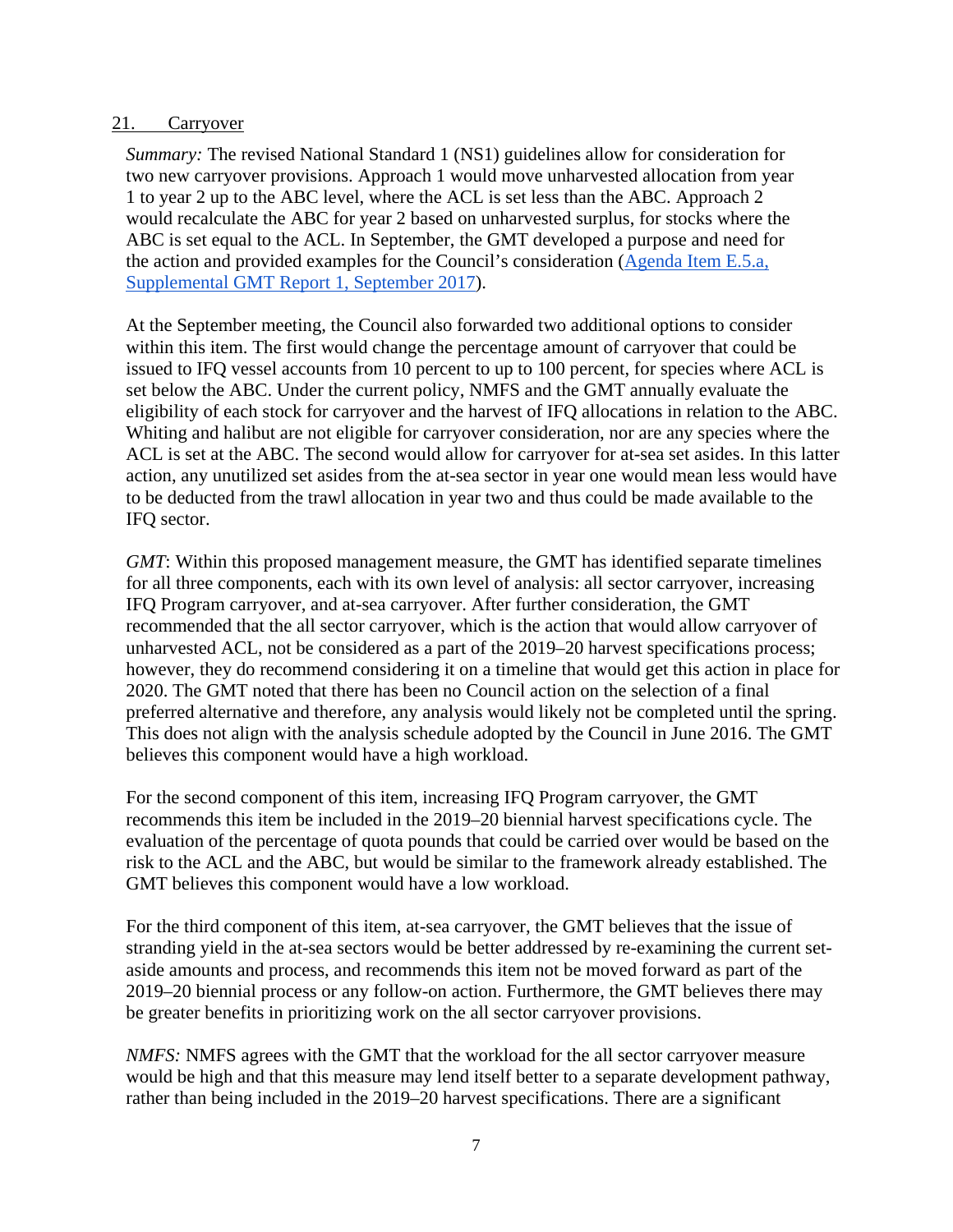number of details that need to be determined by the Council before this item can move forward, which could be detrimental to the timeline for the specifications if it were to be included. Questions that remain to be decided include whether any stock could be considered for carryover or only those with stock assessments completed within a certain timeframe, and whether this provision would be available for rebuilding stocks, what the process by which new OFLs, ABCs, and/or ACLs are determined would be and the role of the SSC in so doing. An additional question would be whether the carryover would be sector-specific or if it would apply across all sectors, especially if it was a particular sector that did not harvest their full allocation.

NMFS also agrees with the GMT that increasing the portion of unused quota in an IFQ account that is allowed to be carried over from one year to the next in the current trawl catch shares program may require less analytical work to develop and implement within the specifications timeline. NMFS notes that, while increasing the percentage of IFQ that could be carried over may benefit some IFQ permit holders, QP or QS trading is an existing avenue that allows specific permit holders to gain access to more pounds of a species.

NMFS also agrees with the GMT that carryover of set asides for the at-sea sector is better addressed on a pathway separate from the 2019–20 harvest specifications and management measures.

#### <span id="page-7-0"></span>22. Multi-year catch policy for determining overfishing and adjusting management measures

*Summary:* This management measure would incorporate two provisions of the National Standard 1 guidelines into the FMP. Section 600.310(e)(3) of the National Standard 1 guidelines describes a multi-year approach to determine overfishing status, which allows a determination of overfishing status based on a period of no more than 3 years. Under the current regulations, the overfishing determination for a stock, or stock complex, is determined based on data for a period of one year.

Additionally, every biennium, the Council sets ACLs and develops management or accountability measures designed to keep stocks or stock complexes within their specified ACLs. Under the National Standard 1 guidelines at  $\S$  600.310(g)(5), accountability measures may be based on a multi-year historical mortality.

*GMT*: The GMT stated that the multi-year approach to overfishing determinations would provide the Council and NMFS a pathway for retrospectively determining if a stock was truly undergoing overfishing and potentially changing the overfishing status determination. The GMT does not believe there is a high analytical workload for implementing the multi-year overfishing determination provision. It would require a FMP and regulatory amendment to change the definition of overfishing from annual mortality compared to one year versus a three year period.

For accountability measures based on multi-year catch data, the GMT noted that if an ACL were exceeded, the GMT could use this policy to assess the final catch data early in the following year, and determine what adjustments to accountability measures, if any, are needed to keep the ACL from being exceeded in the subsequent year. The GMT does not believe there is a large workload associated with implementing this item with respect to assessing accountability measures after an ACL is exceeded. We currently have the flexibility to take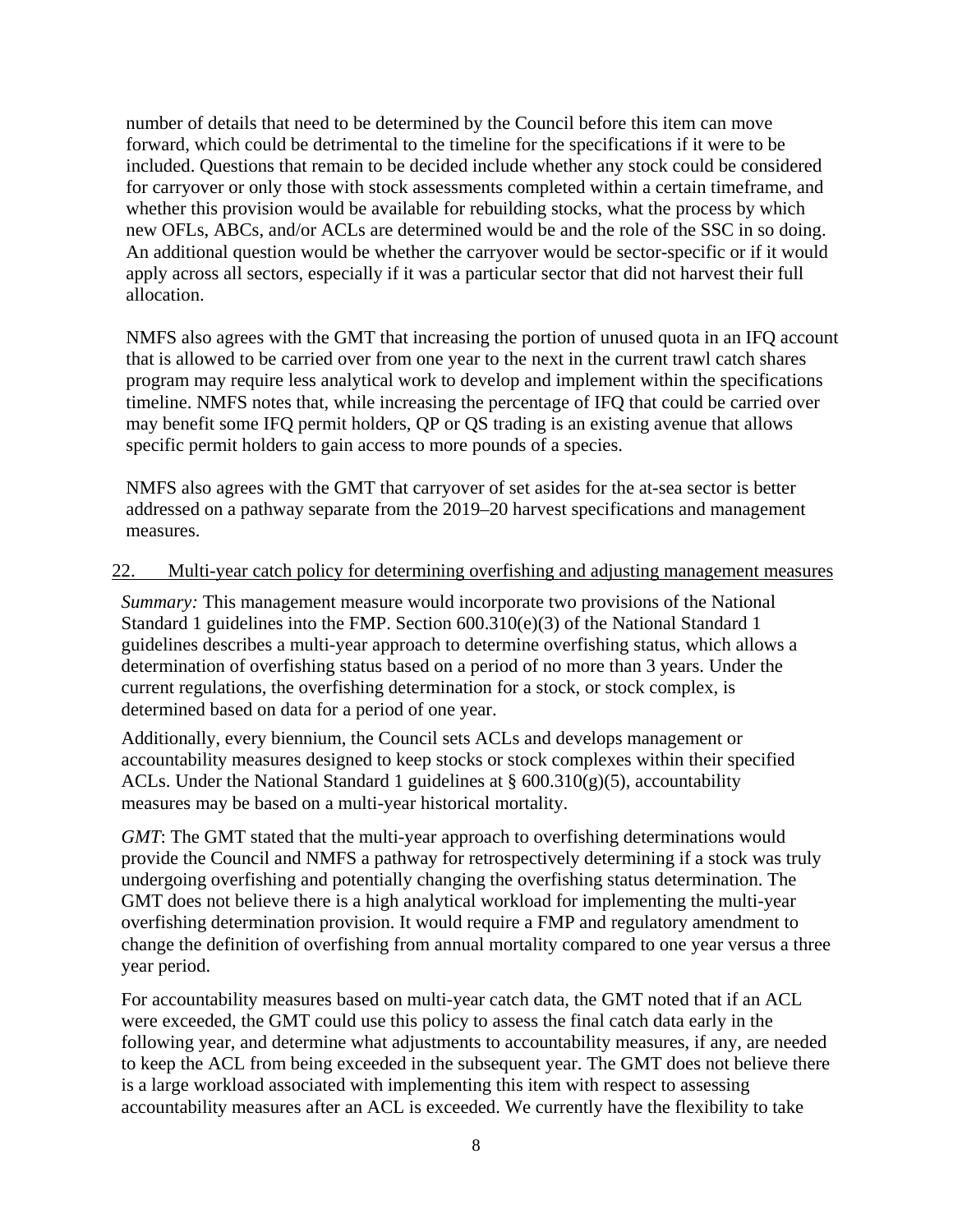into account multiple years of data when setting management measures and assessing if the previous year was truly representative of the future conditions, and therefore this may provide little benefit once implemented. The GMT requested NMFS provide feedback on whether this provision could be used to reduce the level of inseason adjustments needed when the ACL is projected to be exceeded (e.g., area closures instead of fishery closures).

*NMFS:* NMFS notes that the National Standard 1 guidelines do not demonstrate that the multiyear approach to overfishing determinations allows for a blanket approach, but rather require stock-specific analysis and criteria such as data availability or predictability in abundance. Therefore, the FMP would need to include criteria for when the multi-year definition would be appropriate for particular stocks. Due to the requirement that a multi-year approach to overfishing determinations be stock-specific, this proposed management measure could require more analysis than the GMT predicted. Additionally, NMFS would like to remind the Council that this provision of the guidelines is only intended as a hindcast, and does not allow the specification of future ACLs at levels that do not prevent overfishing. If the Council were to move towards determining overfishing status using a multi-year approach, this would **not** obviate the need to take an inseason action if there is a risk to exceeding an ACL.

In response to the discussion about using a multi-year approach to set accountability measures under the National Standard 1 guidelines ( $\S$  600.310(g)(5)), NMFS notes that this provision was established for fisheries with highly variable annual catches **and** without reliable inseason or annual data on which to base accountability measures. In general, this provision is intended to be used post-season as a way to inform accountability measures for the following season. The National Standard 1 guidelines require inseason accountability measures to prevent catch from exceeding an ACL. Even with a multi-year approach to determining accountability measures, the Council and NMFS would still need to take steps such as inseason area closures or fishery closures to prevent an ACL to be exceeded if such a projection was made.

# <span id="page-8-0"></span>23. U.S. Fish and Wildlife Service (USFWS) Endangered Species Act (ESA) mitigation measures

*Summary:* In May 2017, the USFWS completed a biological opinion on interactions between the West Coast groundfish fisheries and seabirds. As a component of this ESA consultation, the USFWS issued an incidental take statement (ITS). The ITS includes reasonable and prudent measures that must be implemented through terms and conditions.

*GMT*: The GMT will provide comment on mitigation measures after the Council has received the update from the USFWS on the ITS at this meeting.

*NMFS:* NMFS is required to address the terms and conditions for the ITS from the May 2017 biological opinion on seabirds. The ITS states that initiation of implementation of mitigation measures shall not exceed a three-year period after issuance of the biological opinion. Providing more time for analysis and consultation with all stakeholders would be beneficial for this action rather than including it with multiple other measures in the 2019–20 harvest specifications. NMFS recommends the Council create a separate agenda item for the implementation of mitigation measures to meet the ITS terms and conditions to ensure proper time and attention will be devoted.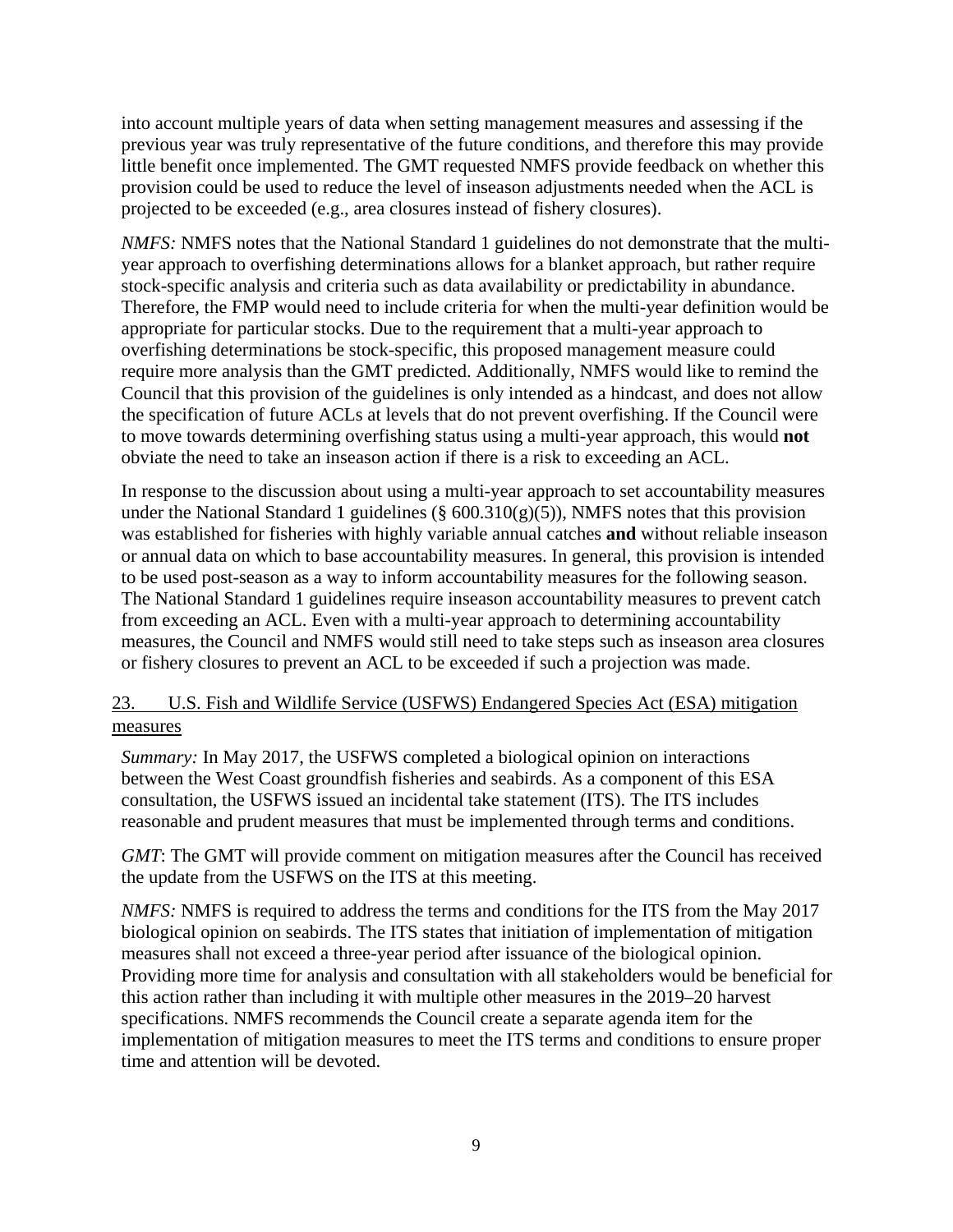### <span id="page-9-0"></span>24. ESA salmon mitigation measures

*Summary:* NMFS is expected to complete the ESA consultation for salmon in the groundfish fisheries at the end of 2017. The consultation will include a new ITS which will require the development of mitigation measures. A Council motion from April 2017 included consideration for sector-specific catch limits, bycatch thresholds, harvest guidelines, time and area closures, and gear restrictions.

*GMT*: The GMT will comment on mitigation measures once the Council has received the update on the consultation scheduled for this meeting.

*NMFS:* The workload associated with this action is dependent on the completion of the consultation, the outcome of the ITS, and the resulting terms and conditions. Timing for the development of new mitigation measures stemming from the salmon consultation may not be ideal for the 2019–20 harvest specifications. Mitigation measures developed could require significant analysis and implementation work. Some measures may fit well with the trawl gear rulemaking package, while others may need to be addressed separately. The efficacy of the existing salmon bycatch reduction measures in regulation and relevant bycatch reduction measures described in the proposed action, should be evaluated in the 2019-20 analysis. Such analysis should be based on keeping harvest within the Chinook management thresholds proposed by the Council for each fishery, as described in the proposed action (see Agenda Item F.7.a Supplemental NMFS Report 1, November 2017).

### <span id="page-9-1"></span>25. Modify the trawl regulations regarding Dungeness crab retention in California

*Summary:* In September, CDFW proposed "clean up and housekeeping" regulation changes that would apply to the exempted trawl fisheries [\(Agenda Item E.9.a,](https://www.pcouncil.org/wp-content/uploads/2017/09/E9a_Sup_CDFW_Rpt1_Spex_SEPT2017BB.pdf)  [Supplemental CDFW Report, September 2017\)](https://www.pcouncil.org/wp-content/uploads/2017/09/E9a_Sup_CDFW_Rpt1_Spex_SEPT2017BB.pdf). The proposed changes relate to the prohibited species section of the regulations (§ 660.11) that govern retention of Dungeness crab. Specifically, CDFW proposes to prohibit retention of Dungeness crab caught seaward of California, which would make the prohibition coastwide.

*GMT*: The GMT stated the workload for this proposed measure is dependent on the scope of action, which would include analyzing any potential impacts on vessels that would no longer be able to retain Dungeness crab and assessing other implications by way of regulatory crossreferences that would be modified by making this change.

*NMFS:* At the GMT discussion, NMFS confirmed that Dungeness crab was deliberately not included in the definition of prohibited species in § 660.11 for California. It appears there may be current retention of Dungeness crab by groundfish fishermen, therefore this action would require more analysis than a simple housekeeping action, but the amount of additional analysis should be minimal. NMFS believes it is appropriate for inclusion in the 2019–20 harvest specifications analysis.

### <span id="page-9-2"></span>26. Establish biennial set-asides for whiting bycatch in research and incidental open access

*Summary:* NMFS has generally established whiting bycatch deductions for research and incidental open access annually in April. In March 2017 [\(Agenda Item I.4.b., GMT](http://www.pcouncil.org/wp-content/uploads/2017/02/I4b_GMT_Rpt_Mar2017BB.pdf)  [Report\)](http://www.pcouncil.org/wp-content/uploads/2017/02/I4b_GMT_Rpt_Mar2017BB.pdf), the GMT recommended the Council consider including this action in the future within the biennial harvest specifications cycle, or at the November Council meeting prior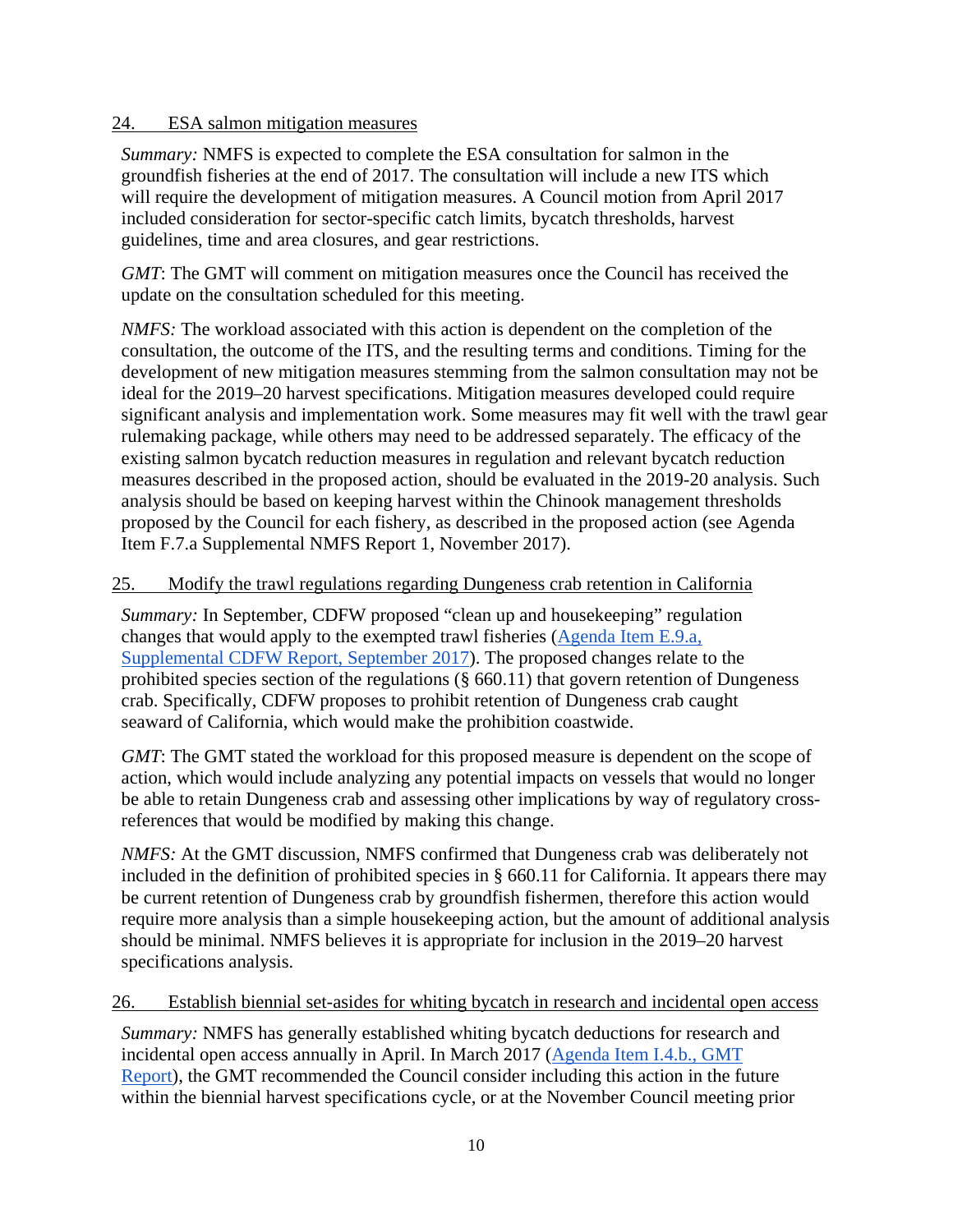to the current year (i.e., November 2017 for the 2018 fishing year), in order to facilitate a more expedited rulemaking process. At this meeting, the Council is scheduled to adopt the set-asides under inseason adjustments [\(Agenda Item F.13 Sit. Sum.\)](http://www.pcouncil.org/wp-content/uploads/2017/10/F13__SitSum_Inseason_NOV2017BB.pdf).

*GMT*: The GMT believes the workload for this item would be low but also noted that predicting the magnitude of the whiting TAC almost three years in the future may be difficult; however, mortality in these sectors that use set-asides has been extremely low relative compared to any TAC.

*NMFS:* NMFS supports analysis of this management measure in the harvest specifications package with provisions to adjust it annually if necessary. Due to the short time between the bilateral TAC setting and the whiting season start date, establishing a set-aside in November is desirable whether that is through the harvest specifications or through an inseason action.

# <span id="page-10-0"></span>27. Remove the FMP formula for establishing the darkblotched and POP at-sea set-asides for catcher/processors and motherships

*Summary:* Amendment 21-3 to the FMP would modify the management of darkblotched rockfish and POP in the at-sea sectors from allocations to set asides. It was noted in September 2017 that under Amendment 21-3, the current formula established in Amendment 21 would be used to determine set aside amounts. However, set asides for the at-sea sector are generally established each biennium and for the at-sea sector as a whole.

*GMT*: The GMT assessed this proposed management measure as having a medium to medium-high workload. The GMT notes that in general, set aside amounts are established each biennium based on best available information, however, the formulas established under Amendment 21 exist in the FMP and will be used to establish the darkblotched rockfish and POP set-asides in 2019–20. Both species may have much larger ACLs than previous biennial cycles, so using the current FMP formula could leave a large amount of either species unharvested in the at-sea sector. If the Council were to change from the Amendment 21 formula to setting the total set-aside amount each biennium, the GMT would ask that NMFS provide additional guidance on the level of additional NEPA analysis need. This action would require a FMP amendment.

*NMFS:* NMFS agrees with the GMT's workload assessment and determination that this action would require an FMP amendment. Additionally, NMFS notes that this action would be a fundamental change to the Amendment 21 allocation formulas and could lead to allocation discussions between the at-sea sectors and the IFQ sector every biennium, which have the potential to be contentious and time consuming. Analytically, there would likely need to be a discussion of fairness and equity issues associated with the action. Due to the complexity of the allocation issues that this proposed management measure could include, NMFS recommends consideration on a pathway separate from the 2019–20 harvest specifications process.

### <span id="page-10-1"></span>29. Lingcod and sablefish discard mortality rates (DMRs) applied to IFQ quota pounds (QP)

*Summary:* Currently, the DMRs used by the West Coast Groundfish Observer Program (WCGOP) for estimates of total mortality are less than what is used by the IFQ accounting system (100 percent). The Science and Statistical Committee (SSC) endorsed the DMRs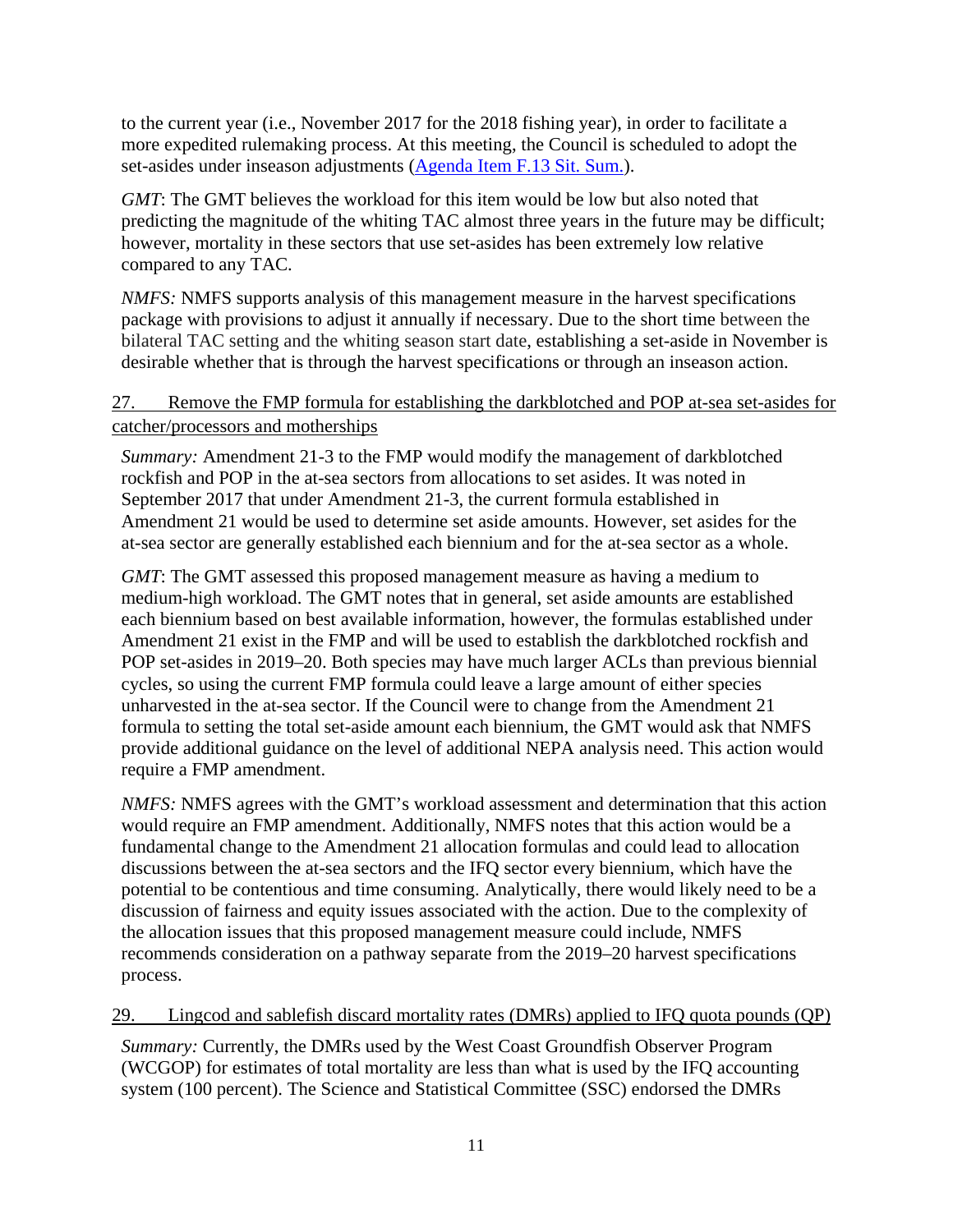used by the WCGOP in June 2017. This measure would require applying the new DMRs in the IFQ accounting system and to how IFQ are deducted from accounts.

*GMT*: The GMT estimates this item would have a low to medium workload as most of the analysis for consideration of IFQ survival credits for sablefish and lingcod has already been completed [\(Agenda Item F.3.a, GMT Report 1, June 2017;](https://www.pcouncil.org/wp-content/uploads/2017/05/F3a_GMT_Rpt1_DiscardMortality_JUNE2017BB.pdf) [Agenda Item F.3.a,](https://www.pcouncil.org/wp-content/uploads/2017/06/F3a_Sup_GMT_Rpt_Jun2017BB.pdf)  [Supplemental GMT Report, June 2017\)](https://www.pcouncil.org/wp-content/uploads/2017/06/F3a_Sup_GMT_Rpt_Jun2017BB.pdf). Additionally, the GMT notes that under the gear regulation package, if the minimum mesh size limit is removed, there is the potential for an increase in small lingcod in the nets. These smaller fish may not have the same survival rate.

*NMFS:* NMFS agrees with the GMT that this management measure would have a low to medium workload and also notes that the implementation burden for this measure would be expected to be low. Modifying the DMRs for lingcod and sablefish would require minor programming changes by the WCGOP and Pacific States Marine Fisheries Commission, similar to what is already done for halibut. However, NMFS also notes that the analysis should also look at the interaction between this agenda item and changes to the lingcod size limit, as well as changes to the minimum mesh size requirements which were recommended for removal under the trawl gear change rulemaking package.

# <span id="page-11-0"></span>30. Modifications or removal of the IFQ Daily QP Vessel Limits

*Summary:* Amendment 20 requires daily QP vessel limits for all overfished species as a method to encourage the market availability of QP for potentially restrictive species. Daily QP vessel limits exist for bocaccio, cowcod, darkblotched, Pacific halibut (individual bycatch quota), POP, and yelloweye. Since bocaccio and darkblotched have been declared rebuilt, they are no longer in need of daily QP vessel limits. Removing or modifying these limits may increase utilization rates. The Council also expressed interest in reviewing possible adjustments to limits for remaining species with daily vessel limits such as cowcod, Pacific halibut, yelloweye, and POP.

*GMT*: The GMT assessed the workload for this item as low.

*NMFS:* Removing the daily QP vessel limits for species that have been declared rebuilt is straightforward and could be included in the 2019–20 harvest specifications package with relatively low analytical workload. The implementation workload for this measure is expected to be minimal. Removal of the daily QP vessel limits for all species, including those that are under rebuilding plans, would require more analysis and would entail modifications to Appendix E of the FMP.

# <span id="page-11-1"></span>31. Modifications to the IFQ QP Individual Species Limits

*Summary:* The Council has requested review of the individual species limits and to consider adjusting limits based on attainment. The vessel limit was intended to achieve the following: ensure that there is at least some minimum number of fishing vessels in the fleet to support more job positions and the purchase of more equipment, supplies, and support from fishing communities; increase the likelihood that harvest would be geographically dispersed; and serve as a backup to the control limit, which may be difficult to monitor and enforce [\(Amendment 20 FEIS,](https://www.pcouncil.org/wp-content/uploads/2_1005_TRatFEIS_ApdxA__IFQ.pdf) page A-287). Vessel limits were set above the maximum historic catches of any individual vessel.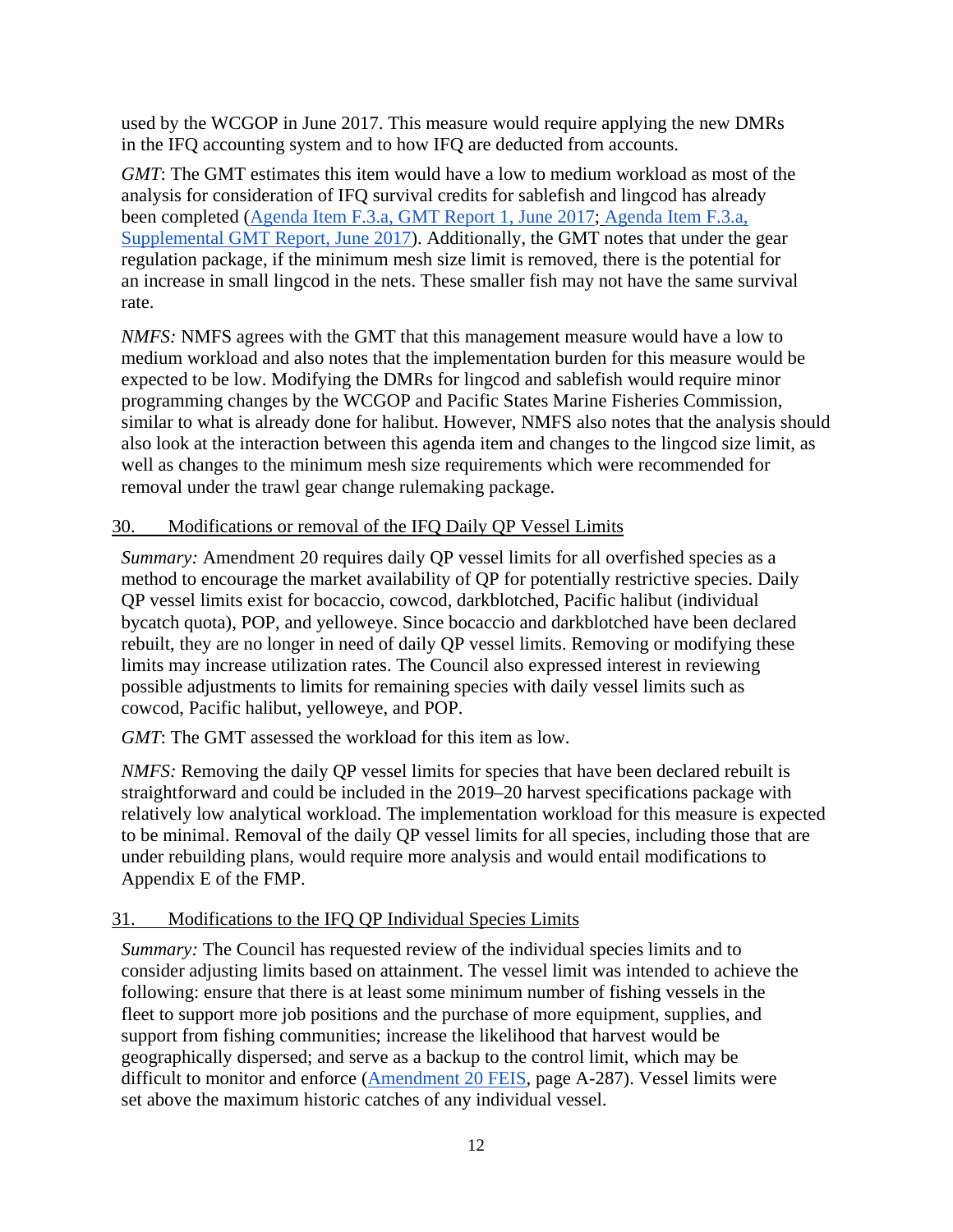*GMT*: The GMT assessed the workload as dependent on the number of species included.

*NMFS:* NMFS concurs with the GMTs assessment of potential workload, and does not recommend a reconsideration of every individual species limit in the 2019–20 biennial process, as associated analysis would likely hinder timely implementation. As discussed by both the GMT and the Community Advisory Board at their October meetings, the Council may wish to weigh potential changes in fishing behavior, participation, and vessel limit attainment likely to result from the implementation of the gear rule and changes to essential fishing habitat/RCA when considering changes to current limits.

NMFS suggests that, in conjunction with this proposal, the Council consider that there may be alternate mechanisms to address concerns about low attainment of southern species and the economic barriers faced by southern fishing communities.

# <span id="page-12-0"></span>32 and 33. Eliminate or modify depth restrictions in the directed Pacific halibut fishery off of Oregon and California

*Summary:* At the September Council meeting, CDFW proposed to change or eliminate depth restrictions through the modification of RCA lines [\(Supplemental CDFW report, E.9.a\)](http://www.pcouncil.org/wp-content/uploads/2017/09/E9a_Sup_CDFW_Rpt1_Spex_SEPT2017BB.pdf) for the directed commercial halibut fishery, which was supported by the GAP for implementation coastwide [\(Supplemental GAP report, E.9.a\)](http://www.pcouncil.org/wp-content/uploads/2017/09/E9a_Sup_GAP_Rpt1_SEPT2017BB.pdf). Options included moving the non-trawl RCA boundary for the commercial directed halibut fishery from 100 to 75 fathoms, and/or creating cutouts from the 100 fathom non-trawl RCA boundary in Oregon. It was intended that this only be effective for vessels participating in the directed commercial halibut fishery, and only allowed on days open to the directed halibut fishery. Because of the challenges in monitoring associated with opening a closed area to one fishery with other fisheries using the same area and gear, a vessel monitoring system (VMS) and declaration requirement were also proposed.

*GMT*: The GMT assessed the workload for this proposed management measure as high and noted that the directed commercial Pacific halibut fishery is an incidental open access fishery, so any impacts to overfished species (e.g. yelloweye rockfish) would be deducted from the ACL and would affect the allowable impacts for all other sectors downstream. If this moves forward, the GMT requests that Pacific halibut data experts and managers be involved in this analysis. However, some of those people are also on the GMT, which may influence their ability to work on other groundfish related items.

*NMFS:* NMFS concurs with the GMT's workload assessment. This management measure would likely require significant analysis and would have major enforcement implications, as noted by the Office of Law Enforcement during the September 2017 Council meeting. The impetus to pursue this management measure in the groundfish specifications process is not clear as it will primarily benefit directed Pacific halibut fishermen. NMFS recommends any analysis of this proposed change occur as a separate halibut agenda item in which impacts to groundfish are discussed.

For any changes to the RCA boundary or implementation of any cut-outs, projected impacts to overfished species would need to be estimated, along with any habitat impacts associated with opening an area which hasn't been fished in recent years. Yelloweye rockfish is the only currently overfished species that interacts in this area and with this gear. There may be little to